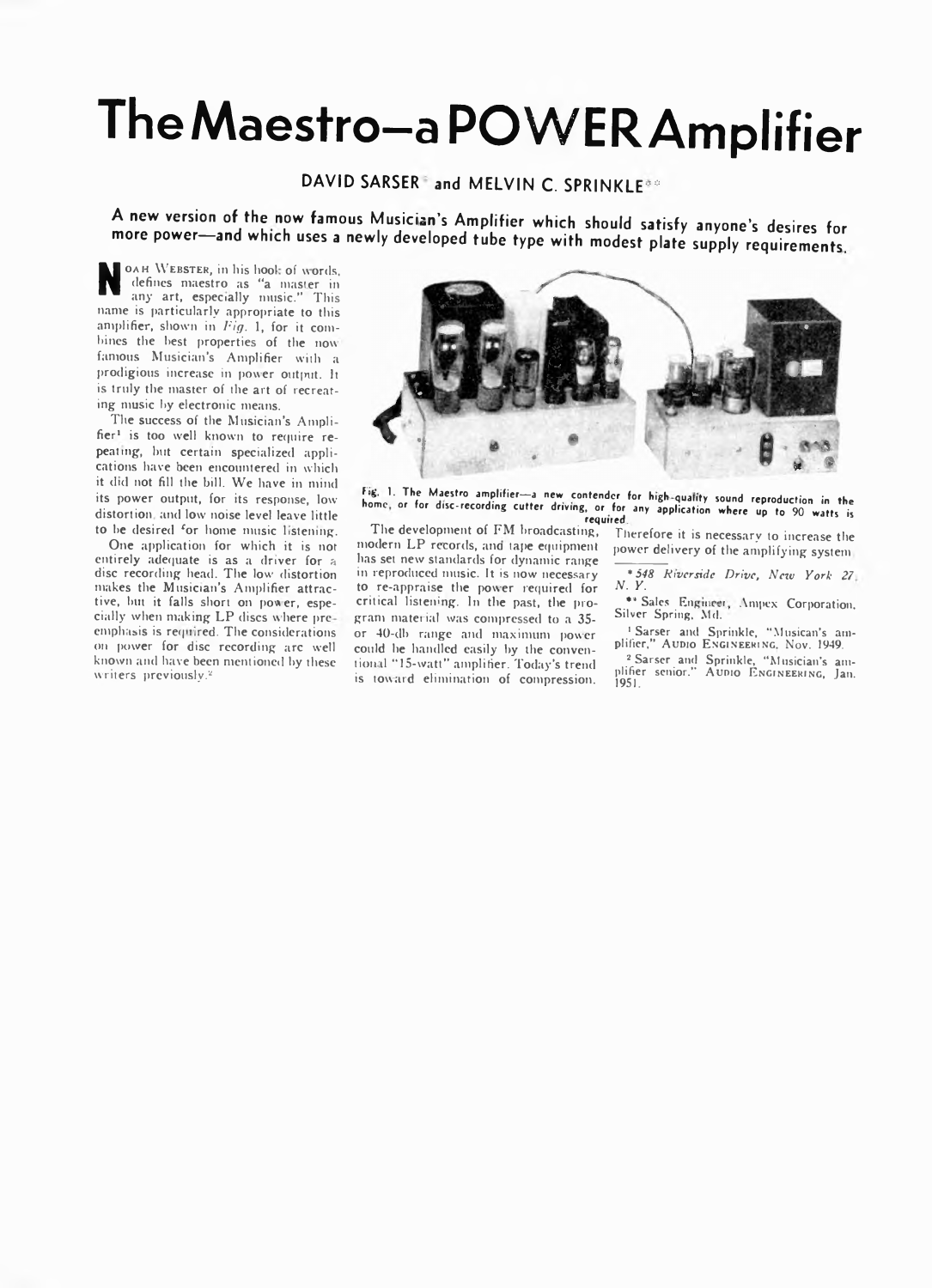A typical example is in a recent recording oi Ponchielli's "Dance of the Hours." In this selection, the pianissimo 'cello solo passage is repeatedly interrupted by a crashing chord played by the entire orchestra. With the usual 10to 15-watt amplifier, the chord is heard, hut without sufficient definition to suit the fastidious listener. In order to distinguish between the various choirs of the orchestra playing this chord, which the trained ear can do in a concert hall, it is necessary that considerable power he available. A measurement of the peak produced by the chord shows around 22 db of change in instantaneous power. This is not, however, a true measure of the peak hut is an integrated reading. This means that an amplifier of around 100 watts is required. Since this chord contains fundamental frequencies between 30 and 4000 cps, it may he seen that full power is required at these frequencies. In addition to power over this range, "clean" power is required up to at least 15.000 cps for disc recording as considered previously. Hence, we have looked toward the development of an amplifier which would combine the low distortion, low noise, and wide range of the Musician's Amplifier, with substantially increased power output.

While the Musician's Amplifier Senior<sup>2</sup> was a step in the right direction, it had several shortcomings: it is large in size; it requires a power supply much like a transmitter, and which can be lethal; it requires a power amplifier as a driver; and it is like all Class A amplifiers—inefficient. And in h'gh-power amplifiers, efficiency becomes important.

### **New Tube Civcs Clue**

The recent announcement of the type 6146 by RCA pointed toward a solution of the need for more power with com paratively simple circuit design. This tube is a beam-power amplifier tube primarily intended for transmitter use. As shown in *Fig. 2* in comparison with the 5881 and the KT-66, it is small in size, sturdily constructed; and it has a high power sensitivity. It can he used in a number of transmitter applications, but RCA's data sheet indicates that it will also serve as an audio power amplifier or modulator, Class AB. This data sheet recommends—under ideal conditions such as perfectly regulated power supplies—that a pair of 6146's be operated with a plate voltage of 750 and a screen voltage of 200. This requires a fixed bias of 50 volts and a plate to plate load of 8000 ohms. Under these conditions, the power output is approximately 120 watts into a plate-to-plate resistor. As a practical matter, we have departed slightly from these conditions and obtained a sine-wave power output of 90 watts from 25 to 30,000 cps. All this and Class AB, too, with no driver and no grid-current<br>problems. The 6146 can be operated The 6146 can he operated readily with resistance coupling from a voltage amplifier—and thus may be said



fo he a "jolly good bottle."

Having found a satisfactory tube type, the next problem was to find a suitable output transformer. Search of transformer catalogs failed to reveal one which would meet all requirements, so a conference was held with E. B. Harrison, of Peerless. On hearing the problem he said, "I think I can do it." Subsequently he has admitted it was a tough one. However, Harrison designed and built an output transformer for the 6146, and although originally built especially for this first amplifier, it is now in the Peerless line as type S-268-Q. When tested in a matched network, the re sponse is within 1 db from 10 cps to 100,000 cps. Primary impedance is 8000 ohms, and it will handle 50 watts at 20 cps, and at least 80 watts mid-range When used in a feedback amplifier where the source impedance is 10 per cent or less of the reflected primary impedance, the transformer will deliver close to 80 watts with no visible distortion at 20 cps. Primary inductance at 5 volts, 60 cps, is greater than 200 henries, while at 80 watts the inductance is aproximpately 800 henries, yet the leakage inductance referred to the primary is around 7 mb. The d.c. resistance of the primary is 115 ohms, and the insertion loss around 7 per cent. Small in size for its power rating this transformer has proved to be excellent in perform-



Fig. 2. Comparative size of the new RCA 6146 alongside the 5881 and the KT-66

**•**

**•**

ance, and will pass a 30,000 cps square wave with a vertical rise and a Hat top.

#### **The Voltage Amplifier**

Large triodes like the 845 have a high bias, and transformer coupling is almost a necessity. A power amplifier of some size is also required to produce the necessary voltage. The 6146, in common with other beam tubes, operates at a reasonable bias of 50 volts. It requires around 35 volts r.m.s. per tube, or 70 volts for a push-pull pair for grid excitation, and this is quite in line with the 807 or 5881 drive requirements in the Musician's Amplifier. Thus, the voltage amplifier of the earlier amplifier was adopted without change, as is observed from the schematic, *Fig.* 3.

Design of the power supply proved to be a bigger job. In the Musician's Amplifier Senior, the power supply resembled that of a small transmitter, and the problem was current capacity and high voltage. In the Maestro amplifier, the problem is regulation, since operation is Class AB. According to the data sheet, the plate current for a pair of tubes goes from a quiescent 57 ma to a peak of 227 ma, while the screen current changes from 1 ma quiescent to 27 ma at 120 watts. Another problem was to obtain the 750 volts with the choke input that good regulation dictates. One



Fig. 3. Complete schematic of the Maestro. Note similarity to the Musician's amplifier.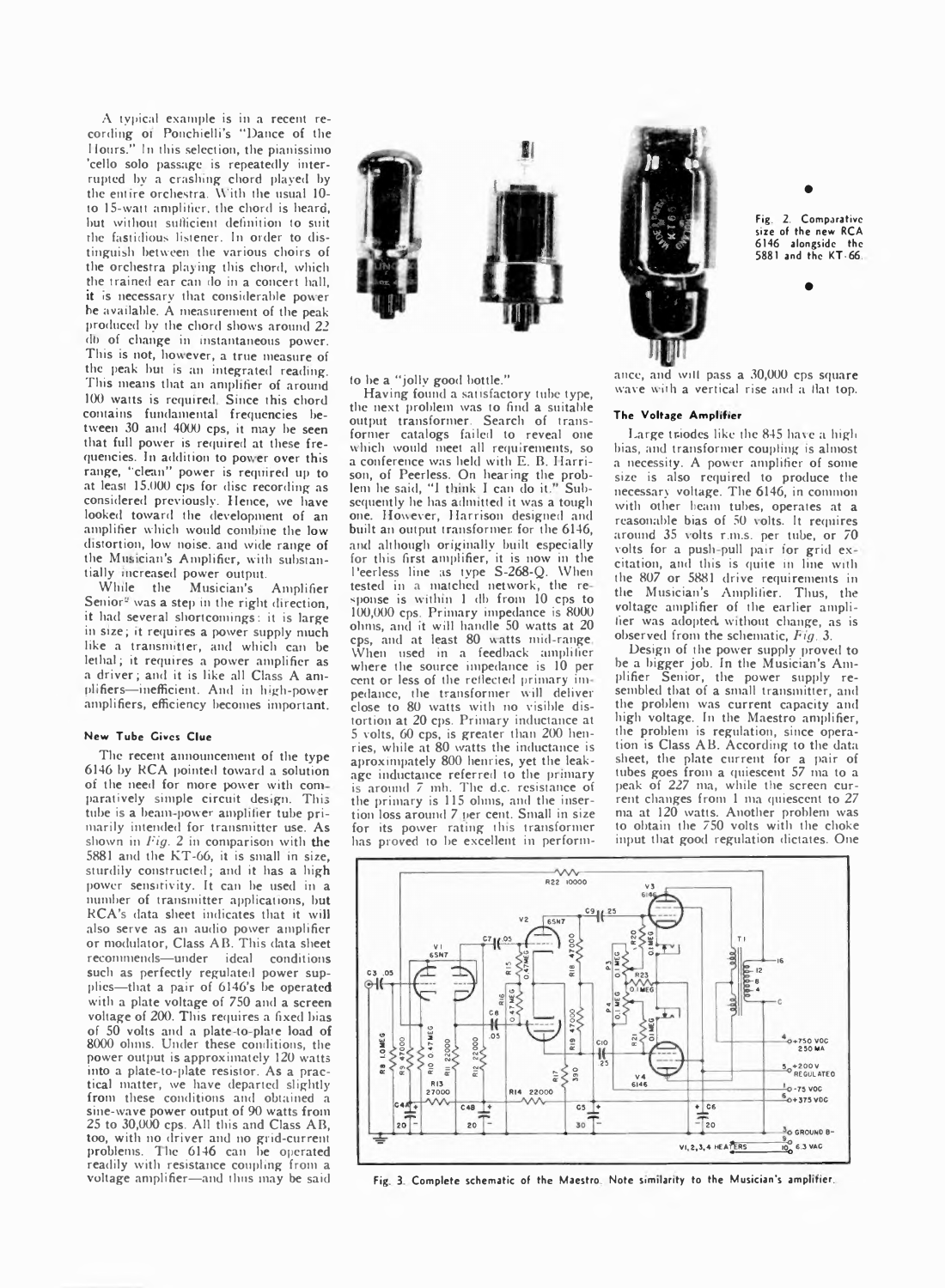solution was found by using two receiver-tvpe transformers with the high voltage windings in series. The primaries are paralleled across 117 volts a.c. and the secondaries are phased so as to obtain 1600 volts r.m.s. from rectitier plate to plate. The two-transformer scheme also provides the several 6.3-volt heater windings which are required.

The rectifiers employed are the highvacuum, high-voltage 5R4GY, ideal for heavy duty use. Two are used in parallel. In preliminary work, a swinging choke was used as input to the filter but it was found that a conventional smoothing choke works just as well. The requirements of sufficient minimum inductance and low d.c. resistance are met by the unit selected. The single high-voltage filter capacitor is oil filled.

One of the important requirements in obtaining high quality from beam tubes is regulation of screen voltage. This is not alwavs mentioned in connection with amplifier construction articles and so does not receive the recognition it deserves. In our preliminary work we used VR tubes to regulate the screen voltage but had poor luck. By the time the screen voltage was stable, the VR tubes were well past their rated currents. Therefore the VR tubes were abandoned and an electronically regulated supply installed. A triode-connected 5881 is used as a pass tube, and a 6SJ7 is used as the control tube, with a VR-75 supplying the reference voltage. Bleeder current is passed through the VR-75 so that changes in 6SJ7 current have no effect.

#### **Power Supply Circuits**

Referring to the schematics for the power supplies—*Figs.* 4 and 5—it will be noted that the screen supply circuits are similar. During the development program, two types of power supplies were constructed. The first type used two receiver-type power transformers, with the high-voltage windings seriesconnected. The second employed a stand ard type of plate transformer which delivers 900 volts each side of center tap. This latter unit has a streamlined appearance, and results in an attractive power supply, but a number of extra filament transformers must be employed *Figure* 4 shows the schematic of the two-transformer supply, with a number of filament windings being available on the existing transformers. *Figure* 5 shows the unit employing the single plate transformer with a multiplicity of filament transformers. There are advantages to both arrangements, hut aside from the differences in transformer conections, the remainder of the power-supply circuit is essentially identical in both type; of construction.

Referring to the regulator circuit, it is seen that the potentiometer *P*<sub>1</sub> is used to set the output voltage to exactly 200 volts—although it may be set anv where in the range from 150 to 250 volts. Changes in input voltage have no effect. It will also he noted that the 6146's are operated with fixed bias. To provide this, a separate circuit is employed, using the 1-to-l isolation trans-



Fig. 4. Schematic of the No. 1 power supply, which employs two conventional receiver power<br>transformers and the bias-supply transformer.

former and a 75-ma selenium rectifier. Another VR-75 tube is used to stabilize this voltage, and enough current is drawn to make it steady. Two potentiometers,  $P_s$  and  $P_4$ , are used in the amplifier to balance plate currents as well as to set the bias. Note that the positive side of the bias supply is grounded; therefore, the anode of the VR-75 should be grounded, and the cathode connected to the negative side of the bias supply.

A 100-watt 10,000-ohm bleeder resistor is used to supply the 400-volt requirements of the regulated screen supply and the 375-volt requirements for the voltage amplifier. Details of the circuit are seen in the schematic, with the parts listed at the end of the article. 10-contact Jones plugs are used to interconnect the amplifier and the power supply. No

trouble has been encountered in cabling the  $750$ -volt plate supply with the other wiring, but care should he taken to place all live connections on female connectors.

#### **Performance**

The performance of the Maestro am plifier fully justifies the name. The gen eral requirements for frequency re spouse, power output, distortion, and noise have been stated, and the results will be considered in that order.

The frequency response was measured with a 1000-ohm source resistance as this is typical of the source impedance of cathode followers used in the better "front ends." Under these conditions. Under these conditions, the response is flat with no perceptible variation from 10 to 70,000 cps. There



Fig. 5. Schematic of the No. 2 power supply, usm; a plate transformer and several filament transformers, in addition to the bias-supply unit.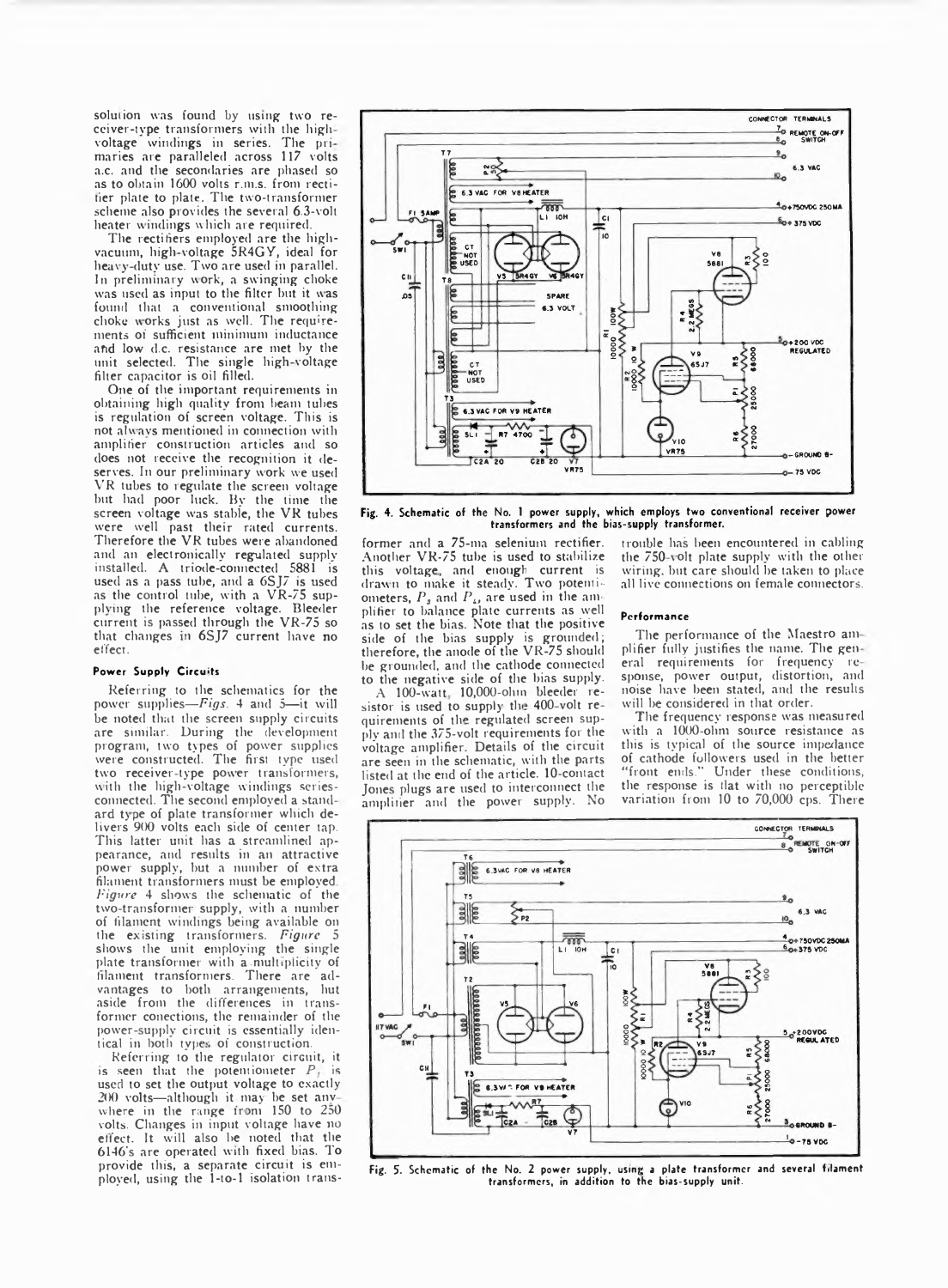is a 1.5 db rise at 5 cps, and there is a droop of 0.6 db at 100,000 cps. These frequencies represent the limits of our present measuring equipment. From the smoothness and steepness of the squarewave transmission, it appears that the response is better than the measured value. The completed amplifier passes square waves even better than the Musician's Amplifier, up to a 10,000-cps fundamental. At 30,000 cps the rise time is still vertical while preserving a flat top.

The single-frequency power output at 1000 cps is 90.2 watts, as shown in *Fig.* 6. This is just before the sine wave begins to he clipped, and when clipping does occur the clip is clean and symmetrical. There is no "fuzz" when the amplifier overloads. Full 90 watts is obtained at all frequencies from 25 to 20.000 cps with a smooth decline begin ning at 30.000 cps, the 3-db-down point being at 40,000 cps. At low frequencies, the 3-db-down point is at 10 cps. The low-frequency performance of the amplifier when feeding a speaker load is superb.

The low distortion of the Maestro makes it a worthy part of a high-quality music installation. Using the power output as read on the 1M set meter shows an IM distortion of 4 per cent only 1 db below 90 watts; at 2 db below 90 watts, the IM distortion is only 2 per cent, as shown graphically by the solid curve of *Fig.* 7. An important consideration in analyzing IM curves is the location of the "break" from a low-distortion flat portion of the curve to the upward bend. The ideal curve as a function of power would be horizontal up to the break pomt, then would rise sharply upward. This is the type of curve obtained from the Maestro. The break occurs at around 60 watts as read on the IM meter. From examination of rhe composite IM signal as viewed on an oscilloscope, it is evident that it is a complex wave md that meters calibrated on sine wares will not give a true measure of the l.M signal output and hence the actual power out put of the amplifier.

Thus it is desirable to find an equivalent sine wave which has the same peak value as the sum of the peak values of the  $low$  and high-frequency components in the IM signal. Aston points out that adding a second tone to another tone causes less than 0.5 db increase in a VU meter indication, hut actually the peak amplitude of the combined signal is 1.25 times that of the low frequency. \ston also points out that IM meter measurements can be converted to equivalent sine-wave power by multiplying the IM meter power by 1.47 Strictly speaking, the term "equivalent sine wave" has no point in 1M measurements since the term IM presupposes two frequencies. However, the concept s useful and does check with practice. Examination of the IM curve shows the break at around 60 watts. On equivalent sine wave this is 88.3 watts, as



shown by the dotted curve in *Fig.* 7. This is close to the 90 watts—the power output at which a sine wave begins to he distorted. The amplifier can be considered to be almost distortionless below 75 watts on a sine-rvave basis, since this corresponds to around 50 watts on the IM curve which is well below the knee or break-point.

The gain of the Maestro amplifier from a 1000-ohm source impedancewhich is representative of cathode followers—is 50 dh. This is measured in accordance with methods described br Haefner<sup>4</sup> and represents the power increase that is obtained from a 1000-ohm source whose open-circuit voltage is 1.9 volts. If this generator is terminated in a 1000 ohm load, the power in this load is .00091 watts. If the load he removed

#### damping factor of 10.6. which is entirely satisfactory on any speaker. No traces of hangover have been detected on any of the speakers used.

#### **Preliminary Output Transformer Tests**

During early development and before the arrival of the output transformer designed for this amplifier, tests were made using various other output transformers. Table 1 shows the results obtained with three transformers which were available: (A) Peerless S-265-Q with a primary impedance of  $10.000$ ohms. 40 watts; (B) Western Electric KS-9496 Beachmaster transformer, primary' impedance 9000 ohms, 250 watts; and (C) Partridge deluxe type CFB, primary impedance of 10,000 ohms, 60 rvatts.

Fig. 7. Intermodulation distortion curves for the Maestro. The solid curve represents distortion for power output as read on the IM set meter. The dotted curve represents the same distor tion plotted against ecuivalent sine-wave power.



and the amplifier connected, the power output will he 90 watts, or a 50-db increase. For those not familiar with this gain concept, let us state that the Musician's amplifier has a gain of 44 db hr this method. For those not familiar with the gain requirements of their preamplifiers, it may he said that if the preamplifier will deliver 1.9 volts into a 0.5 meg load, the Maestro will put out the full 90 watts.

The noise level with the input shorted is around 5 mv across 16 ohms, which comes out to -28 dbm. This is 77.5 db below 90 watts, which is reasonably good for an amplifier of this power. In practice, it has been found that the noise is inaudible at 1 foot from efficient modern speakers.

The internal output impedance, or the source impedance which feeds the speaker, is 1.5 ohms on a 16-ohm strapping of the secondary. This gives a

4 Sylvester J. Haefner, "Amplifier gain measurement." *Proc.* /. *R. E-,* July 1946, p. 500.

## Tabic 1 **POWER OUTPUT IN WATTS**

| Frequency  |      | Transformer |     |
|------------|------|-------------|-----|
| <b>CDS</b> | (A)  | (B)         | (C) |
| 20         | 50.7 | 11.0        | 42  |
| 30         | 64   | 23.8        | 56  |
| 40         | 64   | 36.0        | 56  |
| 100        | 64   | 75.0        | 56  |
| 1000       | 64   | 75.0        | 56  |
| 5000       | 60   | 75.0        | 56  |
| 10000      | 34.4 | 66.6        | 56  |
| 20000      | 30.2 | 58.9        | 39  |

In fairness to all concerned, it should be stated that only the Beachmaster was intended for service such as imposed by the 6140, but it had very poor lowfrequency power delivery, being intended for voice only. However, the other transformers are well known and were on hand so they could be tried readily.

Intermodulation measurements, using 60 and 3000 cps mixed at a 4 to-1 ratio, produced the results shown in Table 2.

<sup>&</sup>lt;sup>3</sup> R. H. Aston, *Technicana*, Aunio En**gineering.** Sept. 1948.